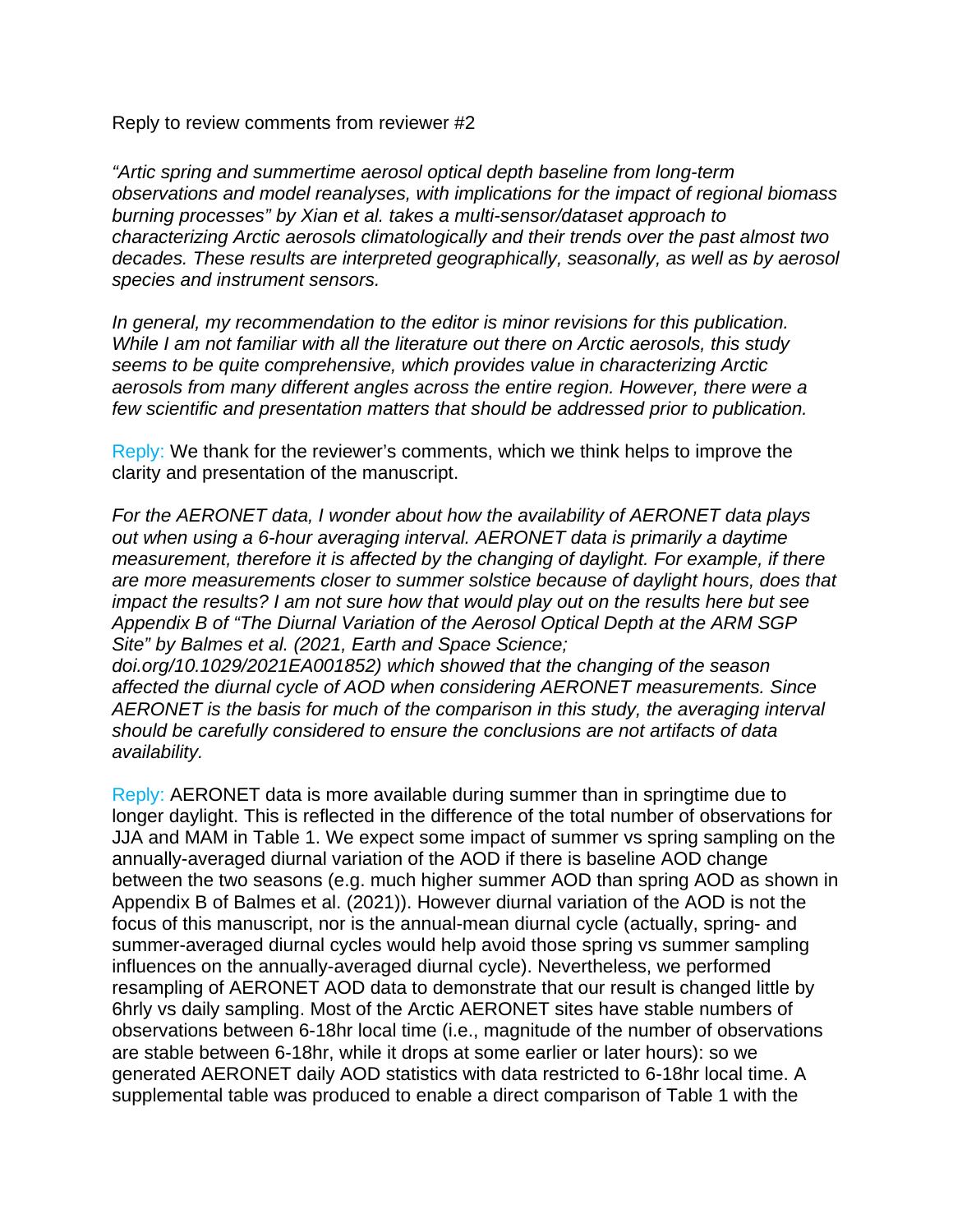6hrly statistics. The following text is added in section 2.4 AERONET AOD data introduction:

"To explore the potential impact of different temporal sampling on the result (e.g., Balmes et al., 2021), we generated AERONET daily AOD statistics (Table S1) to enable a direct comparison of Table 1 with the 6hrly statistics. In general, the mean and median of MAM or JJA AODs (including total, FM and CM AODs) at the ten AERONET sites change very slightly (mostly 0.00, or  $\leq$  0.01). As expected, the standard deviation is smaller for the daily AOD case than for 6hrly AOD (due to temporal averaging)."

**Table S1.** Analogous table to Table 1 but using daily AOD statistics. The AERONET daily AOD statistics was generated with data restricted to 6-18hr local time when there are stable numbers of observations (i.e., magnitude of the number of observations are stable between 6-18hr, while it drops at some earlier or later hours).

| sites            |       | latitude longitude | elevation | region | MAM (mean   median   std) |                                                                       |                                                                      |     | <b>MAM FMF</b> |  | JJA (mean   median   std) |        |                                                                       |     | JJA FMF       |      |
|------------------|-------|--------------------|-----------|--------|---------------------------|-----------------------------------------------------------------------|----------------------------------------------------------------------|-----|----------------|--|---------------------------|--------|-----------------------------------------------------------------------|-----|---------------|------|
|                  |       |                    | (m)       |        | total AOD                 | FM AOD                                                                | CM AOD                                                               |     | mean   median  |  | total AOD                 | FM AOD | CM AOD                                                                | n   | mean   median |      |
| Hornsund         | 77.ON | 15.6E              |           |        |                           | Svalbard 0.10   0.09   0.05   0.07   0.06   0.04   0.03   0.02   0.03 |                                                                      | 215 | 0.72           |  |                           |        | $0.76$ $0.08$ $0.06$ $0.07$ $0.06$ $0.04$ $0.07$ $0.02$ $0.01$ $0.02$ | 302 | 0.76          | 0.81 |
| Thule            | 76.5N | 68.8W              |           |        |                           | 225 Greenland 0.09 0.07 0.05 0.06 0.06 0.03 0.03 0.01 0.04            |                                                                      | 324 | 0.76           |  |                           |        | $0.81$ 0.07 0.05 0.08 0.06 0.04 0.08 0.01 0.01 0.02                   | 464 | 0.85          | 0.87 |
| Kangerlussuag    | 67.0N | 50.6W              |           |        |                           | 320 Greenland 0.07 0.06 0.03 0.05 0.04 0.02 0.02 0.02 0.02            |                                                                      | 295 | 0.69           |  |                           |        | $0.72$ 0.07 0.05 0.05 0.05 0.04 0.04 0.01 0.01 0.02                   | 476 | 0.77          | 0.82 |
| Ittoggortoormiit | 70.5N | 21.0W              |           |        |                           |                                                                       | 68 Greenland 0.06 0.06 0.03 0.04 0.04 0.02 0.02 0.01 0.03            | 193 | 0.72           |  |                           |        | $0.78$ 0.06 0.04 0.04 0.05 0.03 0.04 0.01 0.01 0.02                   | 369 | 0.80          | 0.84 |
| Andenes          | 69.3N | 16.0E              | 379       |        |                           |                                                                       | Norway 0.09 0.07 0.06 0.05 0.04 0.04 0.03 0.02 0.04                  | 226 | 0.67           |  |                           |        | $0.72$ 0.08 0.06 0.05 0.06 0.05 0.05 0.02 0.01 0.02                   | 331 | 0.75          | 0.79 |
| Resolute Bay     | 74.7N | 94.9W              | 35        |        |                           |                                                                       | Canada 0.10 0.09 0.05 0.07 0.06 0.03 0.03 0.02 0.03                  | 173 | 0.72           |  |                           |        | $0.74$ 0.07 0.05 0.09 0.06 0.04 0.09 0.02 0.01 0.02                   | 371 | 0.78          | 0.83 |
| Barrow           | 71.3N | 156.7W             |           |        |                           |                                                                       | Alaska 0.12   0.09   0.10   0.08   0.06   0.07   0.04   0.02   0.06  | 158 | 0.69           |  |                           |        | $0.74$ 0.09 0.06 0.09 0.07 0.05 0.09 0.02 0.01 0.02                   | 335 | 0.79          | 0.82 |
| Bonanza Creek    | 64.7N | 148.3W             | 353       |        |                           |                                                                       | Alaska 0.11   0.07   0.09   0.06   0.04   0.07   0.04   0.02   0.04  | 297 | 0.64           |  |                           |        | $0.65$ 0.18 0.09 0.27 0.16 0.06 0.26 0.02 0.02 0.02                   | 445 | 0.78          | 0.82 |
| Tiksi            | 71.6N | 129.0E             | 17        |        |                           |                                                                       | Siberia 0.09 0.10 0.03 0.07 0.07 0.02 0.03 0.02 0.02                 | 13  | 0.73           |  |                           |        | $0.78$ 0.13 0.08 0.19 0.11 0.07 0.18 0.02 0.01 0.02                   | 139 | 0.81          | 0.85 |
| Yakutsk          | 61.7N | 129.4E             | 119       |        |                           |                                                                       | Siberia 0.15   0.11   0.15   0.11   0.08   0.13   0.04   0.02   0.06 | 517 |                |  |                           |        | $0.73$   0.77 $ 0.17 0.09 0.23 0.14 0.07 0.23 0.02 0.01 0.03 $        | 748 | 0.81          | 0.84 |

*An additional scientific issue I wonder about is that the CALIOP data only considers AODs greater than zero. Do other studies do this with CALIOP data? While there are instrument sensitivity limitations that preclude detecting all aerosols, leaving out when AOD=0 will artificially increase the mean AOD to a value not actually observed by the instrument. It is well documented that CALIOP cannot detect all aerosols and clouds and several of studies are cited in this reference, however, perhaps it would be more representative of the data to also include figures and data if AOD=0 is considered for CALIOP. Another option is the Level 3 AOD product which attempts to overcome the sensitivity issue. This data product is mentioned in the discussion but perhaps more discussion or a supplementary figure showing the various CALIOP AOD results from different data products and thresholds would be more representative of the instrument and data products.*

Reply: We have now included more discussions in section 6 about the CALIOP AOD data used in the study and provided a supplemental figure (Fig. S4; also attached at the end of this reply document for your convenience) to help the comparison between the analysis with AOD=0 retained and removed. The artificial AOD value of zero is known by the CALIOP developing team and we are also well aware of the issue. We are hesitated to include AOD=0 into our study because those air columns with AOD=0 from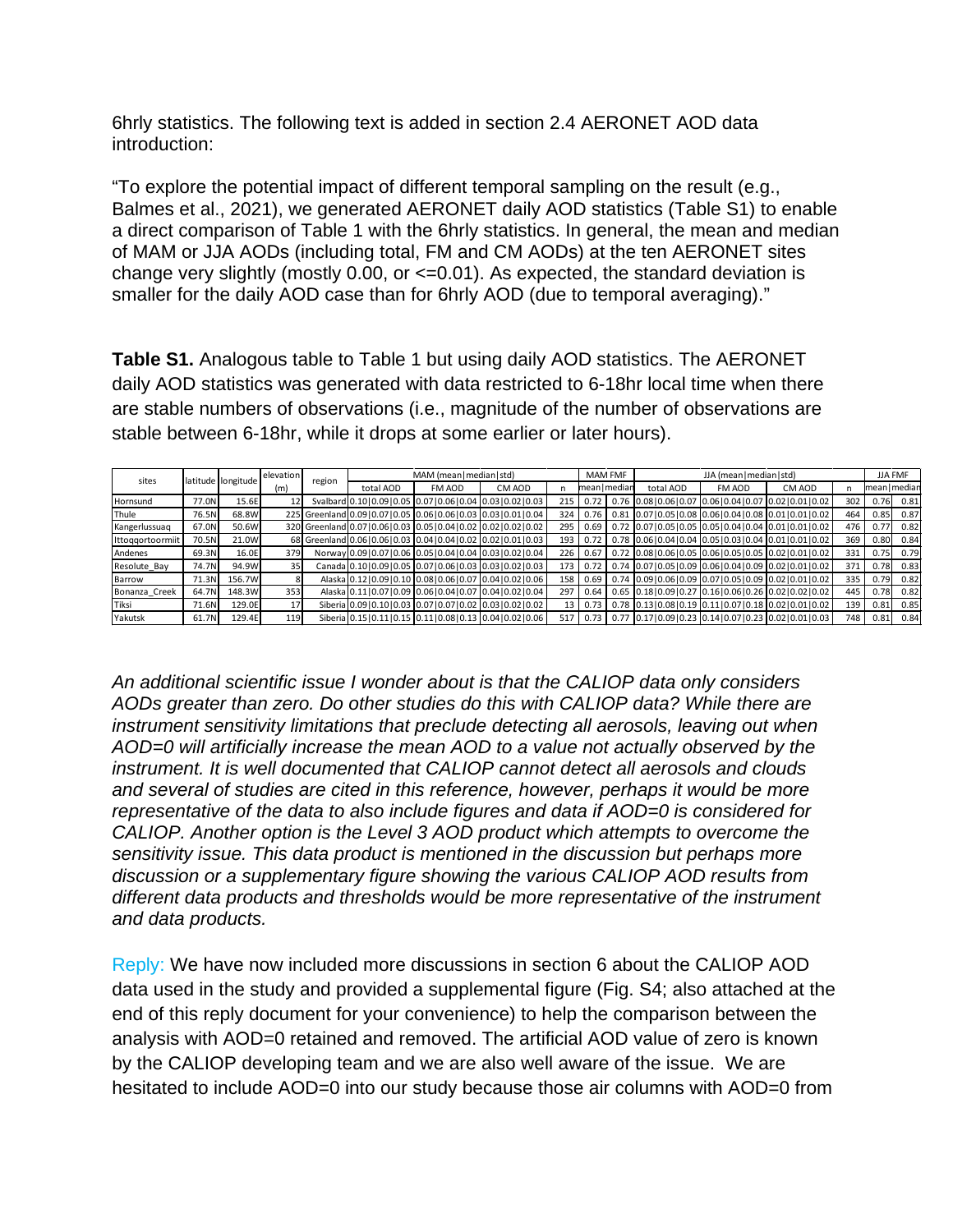CALIOP actually represent air columns where CALIOP are blind to aerosol particles. Based on the paper first authored by Travis Toth (Toth et al., 2018), who is a coauthor of this paper, those air columns could have corresponding AOD (532 nm) of 0 to 0.1 or higher based on AERONET data. Giving the relative low mean AODs over or near the Arctic region, adding those air columns may likely introduce a low bias in climatological mean of AOD over the study region.

Toth T.D., J.R. Campbell, J.S. Reid, J.L. Tackett, M.A. Vaughan, and J. Zhang, Minimum Aerosol Layer Detection Sensitivities and their Subsequent Impacts on Aerosol Optical Thickness Retrievals in CALIPSO Level 2 Data Products, Atmos. Meas. Tech., 11, 499-514, https://doi.org/10.5194/amt-11-499-2018, 2018.

Our expanded discussion regarding this aspect in section 6 reads

"Often artificial AOD value of zero are observed over the Arctic in CALIOP V4.2 L2 and L3 data, resulted partially from algorithmically setting altitude bins with retrieval filled values in the aerosol profile to zero, as these represent undetectable levels of faint aerosol (i.e.,Toth et al., 2016; 2018). With AOD=0 values retained in the CALIOP V4.2 L2 data analysis (same processing in CALIOP V4.2 L3), the climatological seasonal mean AOD magnitude is much smaller (about half) than that shown in Fig. 3 and the AOD trends are slightly smaller than those in Fig. 9, although the spatial patterns of the seasonal AOD and trends are similar to those obtained with AOD data after removing the AOD=0 values (Fig. S4). After removing the pixels with filled and zero values, CALIOP AOD seasonal spatial AOD distributions are similar to those from MODIS and MISR. "

*Below are minor comments I had and typos I found while reviewing: Minor Comments:*

*The title is really long. Perhaps it should be shortened for brevity.* Reply: We think the current title represent the essence of the study and express the important implications for biomass burning processes, which we are really reluctant to remove.

*Lines 138-139: "We define the Arctic/high-Arctic as regions north of 60°N/70°N, and sub-Arctic as regions between 60°N-70°N." It took me a second read through to understand this correctly. Since it is a definition sentence, it seems worth it to make it two sentences or edit it for clarity.*

Reply: We have revised the statement to "We define the Arctic and the high-Arctic as regions north of 60°N and 70°N respectively. The lower-Arctic is defined as regions between 60°N-70°N.". We also changed all "sub-Arctic" to "lower-Arctic".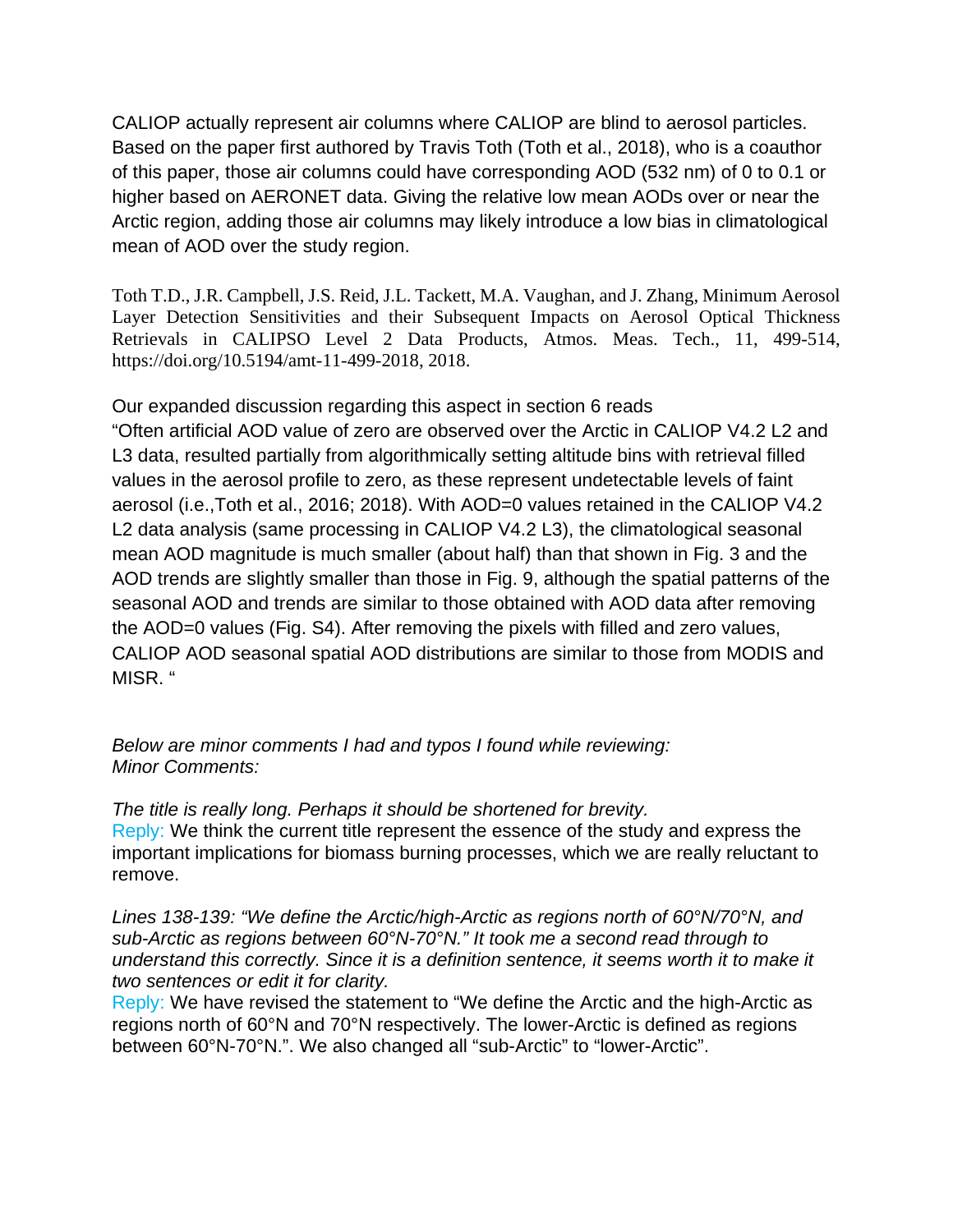*Data section: there is quite a lot of data used in this section so it leaves the reader a little overwhelmed to read through as well as to reference later on in the paper. Perhaps a table listing all the data described would be a useful summary to reference?* Reply: We have added the following table in the Appendix A and appended in the first paragraph of the data section "A summary of the datasets is provided in Appendix A."

| Products                                                                      | Data                             | resolution                             | time      |
|-------------------------------------------------------------------------------|----------------------------------|----------------------------------------|-----------|
| MODIS (Moderate Resolution Imaging Spectroradiometer) C6.1L3                  | 550nm AOD                        | $1^{\circ}$ x $1^{\circ}$ monthly      | 2003-2019 |
| MISR (Multi-angle Imaging SpectroRadiometer) V23                              | 558nm AOD                        | $1^{\circ}$ x $1^{\circ}$ , monthly    | 2003-2019 |
| CALIOP (Cloud-Aerosol Lidar with Orthogonal Polarisation) V4.2L2              | 532nm AOD                        | 2°x5°, monthly                         | 2006-2019 |
| AERONET (AErosol RObotic NETwork) V2L3                                        | SDA total, FM, CM AOD at 550nm   | 6hrly, monthly                         | 2003-2019 |
| MAN (Marine Aerosol Network) Level2                                           | SDA total, FM, CM AOD at 550nm   | 6hrly, monthly                         | 2003-2019 |
| MERRA-2 (Modern-Era Retrospective Analysis for Research and Applications, v2) | Total and speciated AOD at 550nm | 0.5° lat x0.63° lon, monthly 2003-2019 |           |
| <b>CAMSRA (Copernicus Atmosphere Monitoring Service Reanalysis)</b>           | Total and speciated AOD at 550nm | $0.7^\circ \times 0.7^\circ$ , monthly | 2003-2019 |
| NAAPS-RA v1 (Navy Aerosol Analysis and Prediction System reanalysis v1)       | Total and speciated AOD at 550nm | $1^{\circ}x1^{\circ}$ , 6hrly, monthly | 2003-2019 |
| MRC (Multi-Reanalysis-Consensus)                                              | Total and speciated AOD at 550nm | $1^{\circ}$ x $1^{\circ}$ . monthly    | 2003-2019 |
| FLAMBE (Fire Locating and Modeling of Burning Emissions) v1.0                 | BB smoke emission flux           | $1^{\circ}$ x $1^{\circ}$ , monthly    | 2003-2019 |

Note: These are final form of data used in the result section. Some pre-processing and quality-control were applied to remote sensing data as described in the data section.

*Figure 1: "Warm colors represent fine mode and cool colors represent coarse mode." I think this should be more explicit to avoid confusion, e.g., "warm colors (red, orange, and pink) … cool colors (green and blue)"* Reply: Revised.

*Line 765: "(i.e. the square …" should have a comma after the i.e* Reply: Corrected.

Line 989-997 and throughout: I think "95% percentile mark" should be "95th percentile *mark"? 95% percentile sounds redundant* Reply: Revised accordingly.

*Figure 16: I think there may be a typo in the caption as it says 12 September 2012 after August 5, 2021?* Reply: Thanks for capturing this typo. It is corrected.

*Line 1078: "black colors, respectively"* Reply: Revised.

*Line 1124: figures should be capitalized* Reply: Revised.

*Line 1134: Does the parenthesis starting "(e.g. …" go all the way to line 1139? I think this should be rewritten, very challenging to make sense of a 5 line parentheses* Reply: We have broken this into two sentences to make it easier to read.